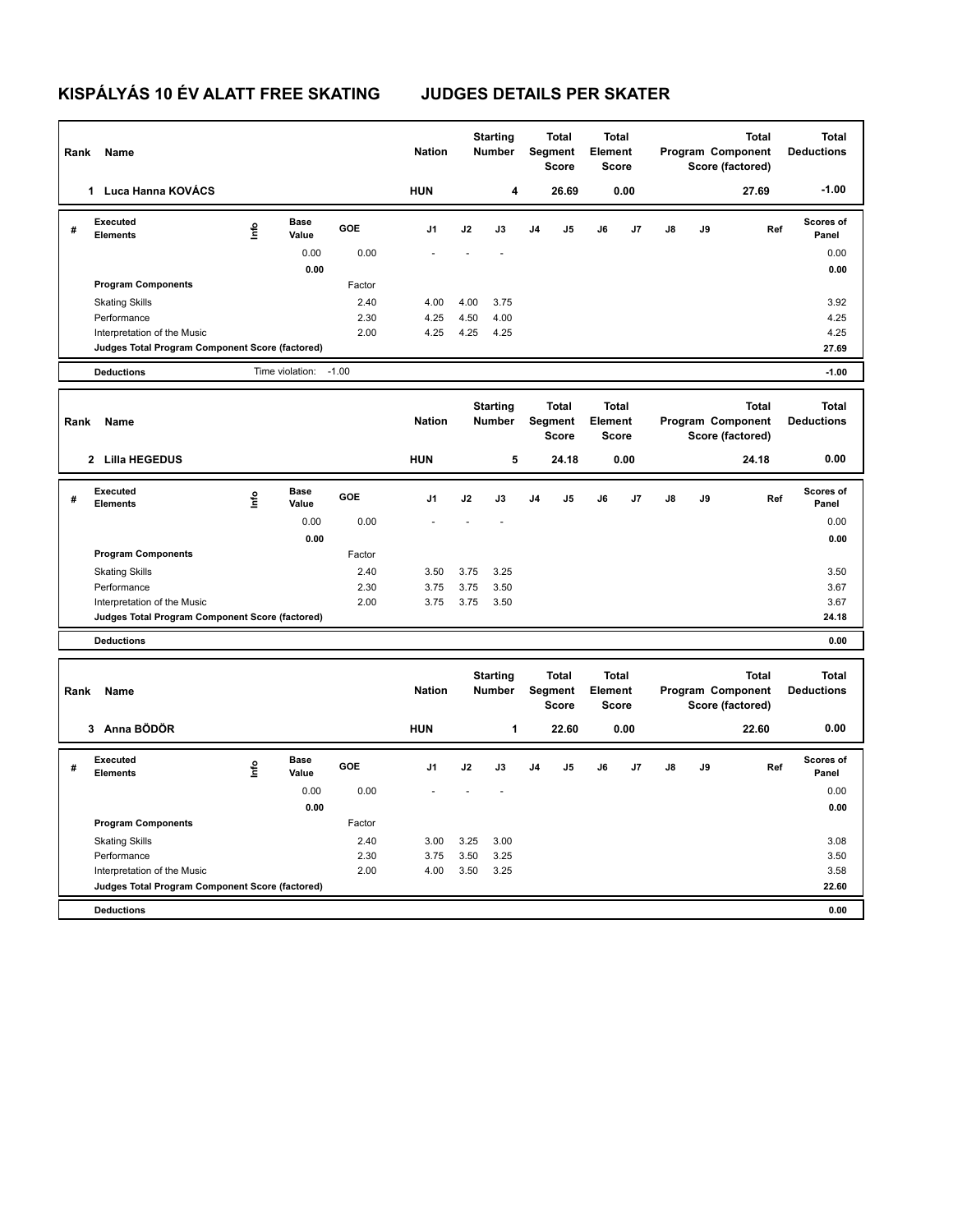# **KISPÁLYÁS 10 ÉV ALATT FREE SKATING JUDGES DETAILS PER SKATER**

| Rank | Name                                            |      |                      |              | <b>Nation</b> |              | <b>Starting</b><br>Number        |                | <b>Total</b><br>Segment<br><b>Score</b> | <b>Total</b><br>Element<br><b>Score</b> |      |    |    | <b>Total</b><br>Program Component<br>Score (factored) | <b>Total</b><br><b>Deductions</b> |
|------|-------------------------------------------------|------|----------------------|--------------|---------------|--------------|----------------------------------|----------------|-----------------------------------------|-----------------------------------------|------|----|----|-------------------------------------------------------|-----------------------------------|
|      | 4 Nóra KOHEGYI                                  |      |                      |              | <b>HUN</b>    |              | $\mathbf{2}$                     |                | 19.23                                   |                                         | 0.00 |    |    | 19.23                                                 | 0.00                              |
| #    | <b>Executed</b><br><b>Elements</b>              | Info | <b>Base</b><br>Value | <b>GOE</b>   | J1            | J2           | J3                               | J4             | J5                                      | J6                                      | J7   | J8 | J9 | Ref                                                   | Scores of<br>Panel                |
|      |                                                 |      | 0.00                 | 0.00         |               |              |                                  |                |                                         |                                         |      |    |    |                                                       | 0.00                              |
|      |                                                 |      | 0.00                 |              |               |              |                                  |                |                                         |                                         |      |    |    |                                                       | 0.00                              |
|      | <b>Program Components</b>                       |      |                      | Factor       |               |              |                                  |                |                                         |                                         |      |    |    |                                                       |                                   |
|      | <b>Skating Skills</b>                           |      |                      | 2.40<br>2.30 | 2.75<br>2.75  | 3.00<br>3.00 | 3.00<br>3.00                     |                |                                         |                                         |      |    |    |                                                       | 2.92<br>2.92                      |
|      | Performance<br>Interpretation of the Music      |      |                      | 2.00         | 2.75          | 2.75         | 2.75                             |                |                                         |                                         |      |    |    |                                                       | 2.75                              |
|      | Judges Total Program Component Score (factored) |      |                      |              |               |              |                                  |                |                                         |                                         |      |    |    |                                                       | 19.23                             |
|      | <b>Deductions</b>                               |      |                      |              |               |              |                                  |                |                                         |                                         |      |    |    |                                                       | 0.00                              |
| Rank | Name                                            |      |                      |              | <b>Nation</b> |              | <b>Starting</b><br><b>Number</b> |                | <b>Total</b><br><b>Segment</b>          | <b>Total</b><br>Element                 |      |    |    | <b>Total</b><br>Program Component                     | <b>Total</b><br><b>Deductions</b> |
|      |                                                 |      |                      |              |               |              |                                  |                | <b>Score</b>                            | <b>Score</b>                            |      |    |    | Score (factored)                                      |                                   |
|      | 5 Elizabet BÉRES                                |      |                      |              | <b>HUN</b>    |              | $\mathbf 3$                      |                | 17.28                                   |                                         | 0.00 |    |    | 17.28                                                 | 0.00                              |
| #    | <b>Executed</b><br><b>Elements</b>              | lnfo | <b>Base</b><br>Value | GOE          | J1            | J2           | J3                               | J <sub>4</sub> | J5                                      | J6                                      | J7   | J8 | J9 | Ref                                                   | Scores of<br>Panel                |
|      |                                                 |      | 0.00                 | 0.00         |               |              |                                  |                |                                         |                                         |      |    |    |                                                       | 0.00                              |
|      |                                                 |      | 0.00                 |              |               |              |                                  |                |                                         |                                         |      |    |    |                                                       | 0.00                              |
|      | <b>Program Components</b>                       |      |                      | Factor       |               |              |                                  |                |                                         |                                         |      |    |    |                                                       |                                   |
|      | <b>Skating Skills</b><br>Performance            |      |                      | 2.40<br>2.30 | 2.50<br>2.50  | 2.75<br>2.50 | 2.50<br>2.75                     |                |                                         |                                         |      |    |    |                                                       | 2.58<br>2.58                      |
|      | Interpretation of the Music                     |      |                      | 2.00         | 2.75          | 2.50         | 2.50                             |                |                                         |                                         |      |    |    |                                                       | 2.58                              |
|      | Judges Total Program Component Score (factored) |      |                      |              |               |              |                                  |                |                                         |                                         |      |    |    |                                                       | 17.28                             |
|      | <b>Deductions</b>                               |      |                      |              |               |              |                                  |                |                                         |                                         |      |    |    |                                                       | 0.00                              |
| Rank | Name                                            |      |                      |              | <b>Nation</b> |              | <b>Starting</b><br><b>Number</b> |                | <b>Total</b><br>Segment<br><b>Score</b> | <b>Total</b><br>Element<br><b>Score</b> |      |    |    | Total<br>Program Component<br>Score (factored)        | Total<br><b>Deductions</b>        |
|      | 6 Szilvia SZUPPINGER                            |      |                      |              | <b>HUN</b>    |              | 6                                |                | 16.34                                   |                                         | 0.00 |    |    | 16.34                                                 | 0.00                              |
| #    | Executed<br><b>Elements</b>                     | lnfo | <b>Base</b><br>Value | <b>GOE</b>   | J1            | J2           | J3                               | J4             | J5                                      | J6                                      | J7   | J8 | J9 | Ref                                                   | Scores of<br>Panel                |
|      |                                                 |      | 0.00                 | 0.00         |               |              |                                  |                |                                         |                                         |      |    |    |                                                       | 0.00                              |
|      |                                                 |      | 0.00                 |              |               |              |                                  |                |                                         |                                         |      |    |    |                                                       | 0.00                              |
|      | <b>Program Components</b>                       |      |                      | Factor       |               |              |                                  |                |                                         |                                         |      |    |    |                                                       |                                   |
|      | <b>Skating Skills</b><br>Performance            |      |                      | 2.40<br>2.30 | 2.25<br>2.25  | 2.25<br>2.50 | 2.50<br>2.75                     |                |                                         |                                         |      |    |    |                                                       | 2.33<br>2.50                      |
|      | Interpretation of the Music                     |      |                      | 2.00         | 2.50          | 2.50         | 2.50                             |                |                                         |                                         |      |    |    |                                                       | 2.50                              |
|      | Judges Total Program Component Score (factored) |      |                      |              |               |              |                                  |                |                                         |                                         |      |    |    |                                                       | 16.34                             |
|      | <b>Deductions</b>                               |      |                      |              |               |              |                                  |                |                                         |                                         |      |    |    |                                                       | 0.00                              |